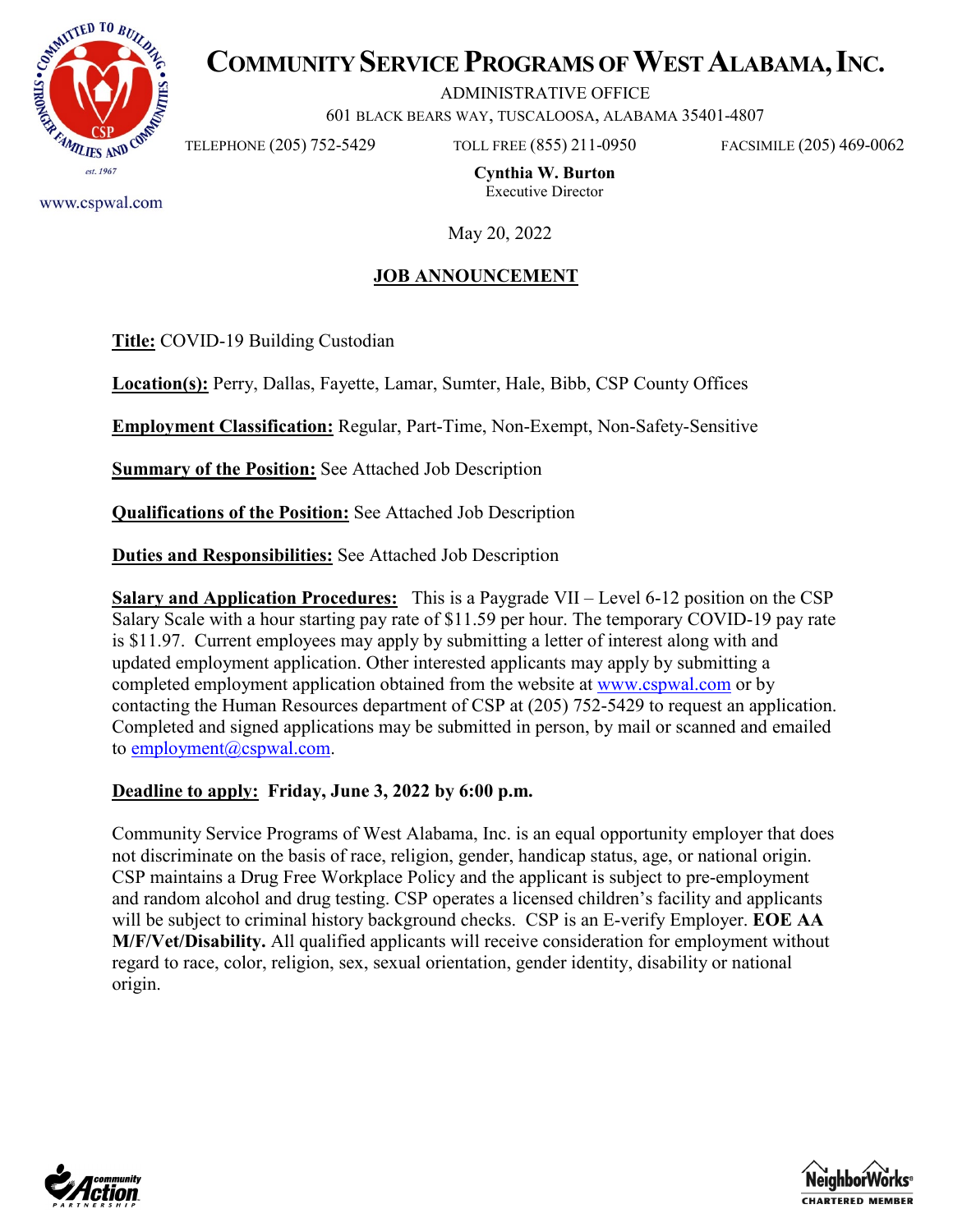#### Community Service Programs of West Alabama

#### **Job Description**

| <b>Job Title:</b>              | <b>Building Custodian</b>                                                                                        |
|--------------------------------|------------------------------------------------------------------------------------------------------------------|
| Division/Department:           | <b>Supportive Services</b>                                                                                       |
| <b>Reporting Relationship:</b> | Director of Supportive Services                                                                                  |
| <b>Classification Status:</b>  | Regular, Part-Time, Non-Exempt, Non-Safety-<br>Sensitive<br>Hours: Mondays through Thursdays, 4 hours per<br>day |
| Grade/Salary:                  | Grade VII - Level 6-12;<br>Range \$11.59 per hour                                                                |

Summary of Duties and Responsibilities

The Building Custodian position is responsible for sanitizing, disinfecting and cleaning the CSP Administrative offices and grounds.

#### **Essential Functions:**

- $\triangleright$  Sanitize, clean and disinfect all hard surfaces in offices, hallways, lobbies and common spaces daily.
- Assure that sanitizing and virus containment products are replaced in all locations as needed.
- $\triangleright$  Empty all waste cans and transport trash and waste to dumpster daily.
- $\triangleright$  Clean and disinfect sinks, vanities, toilets and floors in all restrooms daily.
- $\triangleright$  Clean and disinfect glass partitions, interior windows, glass door, counters, and other surfaces in administrative building daily.
- $\triangleright$  Clean and disinfect phones and doorknobs.



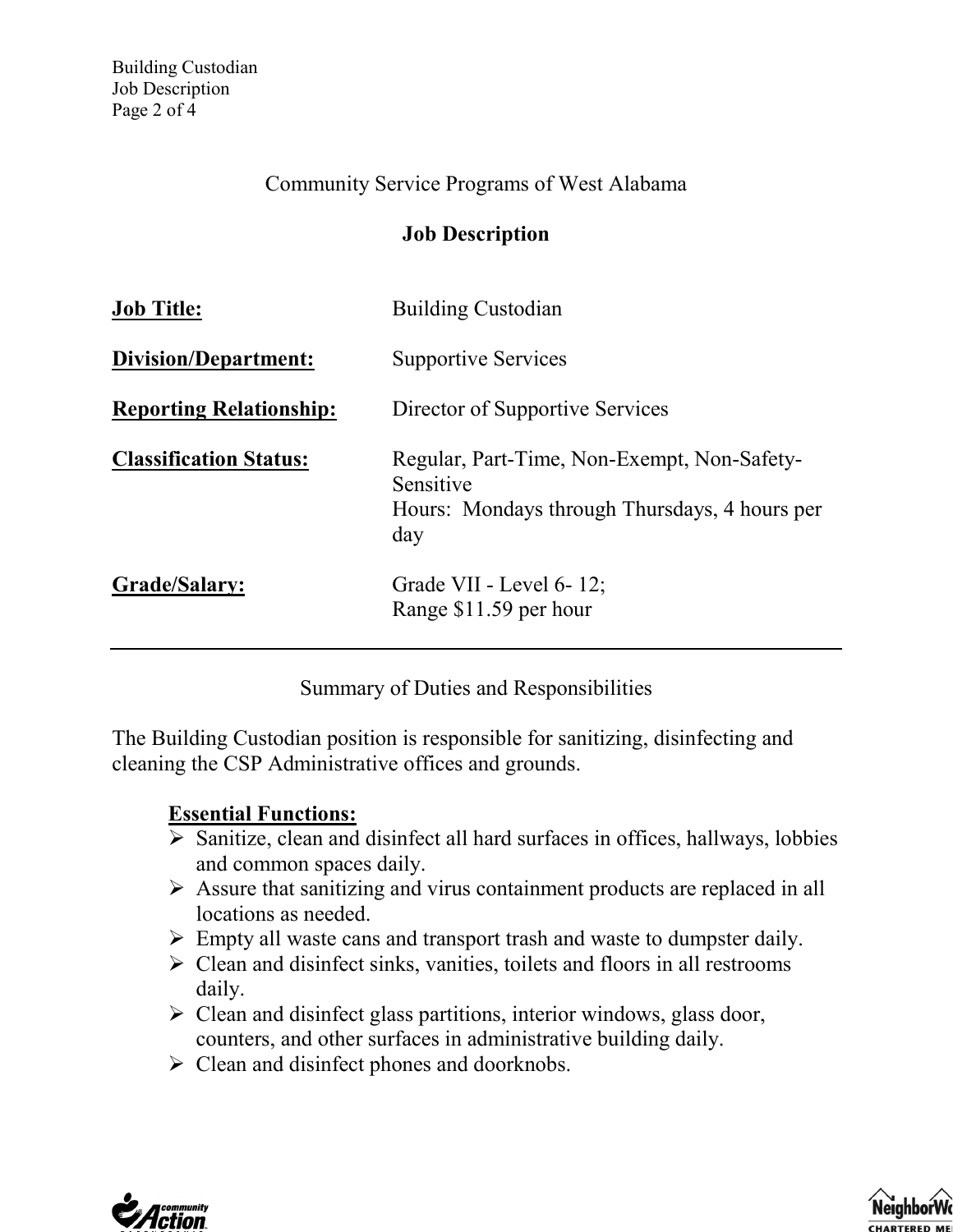- $\triangleright$  Sweep, mop, wax, and/or polish floors, using brooms, mops, and/or powered scrubbing and waxing machines as needed.
- $\triangleright$  Keep storage areas well stocked, clean, and tidy.
- $\triangleright$  Remove debris from parking lots, sidewalks and areas around buildings.
- $\triangleright$  Assignments as given, either orally or in writing, by the supervisor.
- $\triangleright$  Work safely and utilize required protective equipment.
- $\triangleright$  Change light bulbs when needed.
- $\triangleright$  Recognize and report maintenance issues.

**Qualifications:** *To perform this job successfully, an individual must be able to perform each essential duty satisfactorily. The requirements listed below are representative of the knowledge, skill, and/or ability required. Reasonable accommodations may be made to enable individuals with disabilities to perform the essential functions*.

# **Education and Experience:**

- $\triangleright$  At least two years of experience in performing janitorial duties, with experience in sanitizing and disinfecting hard surfaces.
- $\triangleright$  Must have good oral and written communication skills in order to exchange information.

## **Certificates, Licenses, Registrations:**

 $\triangleright$  None.

## **Language Skills:**

 $\triangleright$  Ability to read use instructions and safety information for chemicals and cleaning materials.

## **Mathematical Skills:**

 $\triangleright$  Ability to compute simple math such as addition, subtraction, multiplication and division.

## **Reasoning Ability:**

 $\triangleright$  Ability to define problems and draw valid conclusions.

# **Other Skills and Abilities:**

- $\triangleright$  Ability to work in a constant state of alertness.
- $\triangleright$  Must be reliable, punctual, and trustworthy.